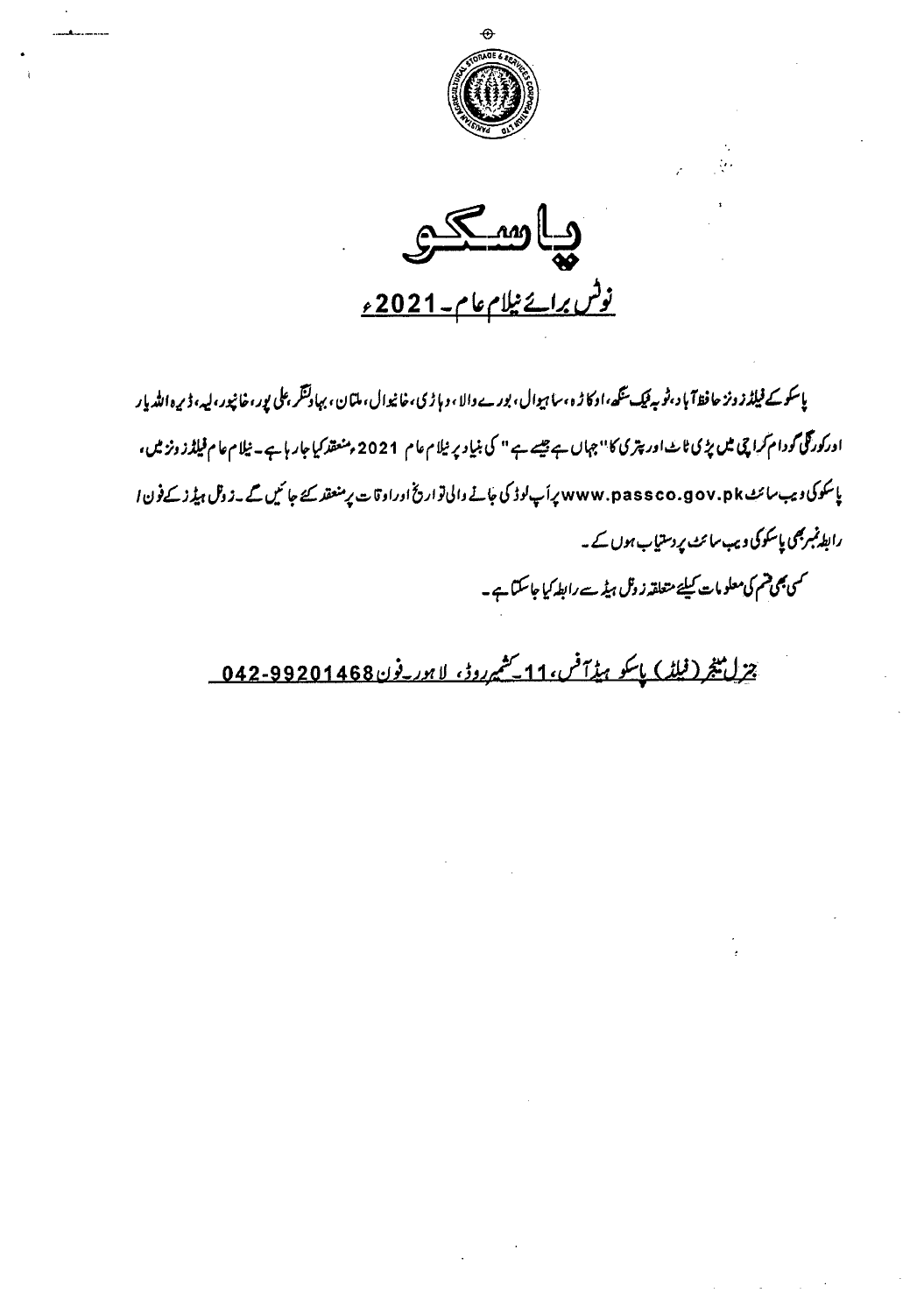

•

**PASSCO** PAKISTAN AGRICULTURAL STORAGE & SERVICES CORPORATION LIMITED

## **OPEN AUCTION - TERMS & CONDITIONS**

PASSCO offers Tat and Patri for sale through Open Auction on "as is where is" basis. The quantity of Tat & Patri is lying at different places of PASSCO Field Zones i.e Hafizabad, T,T.Singh. Okara, Sahiwal. Burewala, Vehari, Khanewal, Multan, Bahawalnagar, Alipur, Khanpur, Layyah, D.A. Yar & Korangi Godowons Karachi. The terms & conditions are as under:-

- a. The auction will be on "as is where is" basis.
- b. Auction will be conducted at Zonal Office. However, the bidder will lift the auctioned material from PC/RV.
- c. Bid offered for the auction will be valid for 30 days.
- d. Bidders will be required to deposit bank draft *1* pay order on account of bid money @ 2% *1* minimum Rs. *250001-* in favour of PASSCO (refundable if unsuccessful) alongwith a written request with copy of CNIC for participation in auction process. Bid money can also be deposited in cash before commencement of auction.
- e. Acceptance of bid *1* letter will be issued after obtaining the approval of Competent Authority. The highest *1* successful bidder will sign the agreement on stamp paper worth *RS.1001-* within 3x days of acceptance of bid and deposit 10% security (including bid money) within 7x days of signing the agreement.
- f. Security money will be refunded on lifting of entire quantity within stipulated period. In case of any default, security money will be forfeited by PASSCO.
- g. Bid money of the unsuccessful bidders will be refunded immediately after conclusion of auction process.
- h. The successful bidder will deposit the cost of Tat & Patri to be lifted in advance before lifting
- i. Lifting period of Tat & Patri will be 30 to 45 days (depending upon the quantum of Tat & Patri) from the date of signing the agreement.
- j. Extension in lifting period upto 15 days with 2% penalty charges may be granted on the written request of the contractor by the MD.
- k. If the successful bidder fails to lift the auctioned Tat & Patri within specified period, security money deposited by him will be forfeited by PASSCO. Tat & Patri so left over will then be disposed off through local sale after approval of the Head Office.
- I. The successful bidder will be bound to lift items at his own cost.
- m. Applicable taxes will be levied *1* paid by the bidder in advance.
- n. PASSCO reserves the right to accept or reject any or all bid (s).